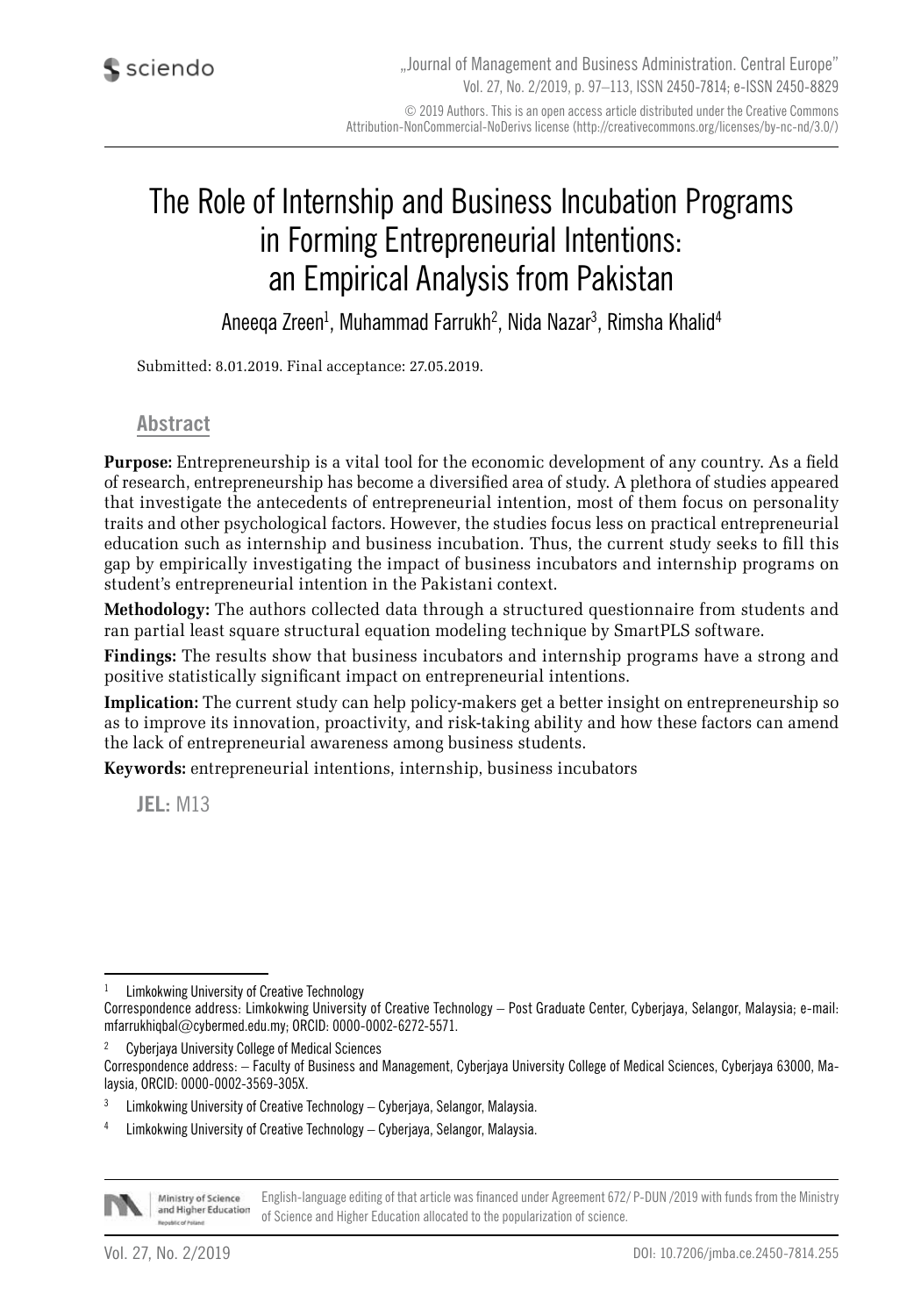### **Background**

The current study is conducted in Pakistan, which is a developing country and the sixth largest country in terms of population that shares 2.55 percent of the total population of the world (DHS, 2019). Noteworthy, the importance of Pakistan's population lies in the fact that its core portion is young. Youth under the age of 30 comprises 60% of Pakistan's population (Asma, 2018). Currently, Pakistan has the largest young population ever recorded in Pakistan's history (NHDR, 2016).

From the total population report, 64% of the whole population is less than 30 years old, while 29% of this number comprises people between 15–29 (NHDR, 2016). However, the larger part of the country's population is poor and unemployed, as it lives on an earning of less than \$1.25 per day, which showcases Pakistan's increased poverty situation. According to an economic survey, 24.3% of Pakistani people live below the poverty line. Some types of unemployment faced by Pakistan include technical, cyclic, seasonal, and fundamental unemployment. The most revolting is that this situation exacerbates every year and – in the long run – will prove to be a menace for the economy of Pakistan (Gul, Zaman, Khan and Ahmad, 2012). The number of labor force gradually increases, and the increase in unemployment still continues; therefore, new employment opportunities should also be created for the labor force (ShuHong and Zia-ud-Din, 2017).

The rise in unemployment occurs the same among the professional degree holders and the labor force. The official statistics on Pakistan show that it has a labor force input rate of 54.4%. Conferring to these statistics, 3.7 million individuals were unemployed in 2017–2018 (Pakistan Bureau of Statistics, 2018). One of the most prevalent obstructions in the way of viable and persistent economic growth is joblessness. In Pakistan, joblessness is one of the most significant economic problems (Waqas and Hyder, 2012).

To have a stable economy, state administration must encourage entrepreneurship (Kongolo, 2010). The contribution of entrepreneurship to the economy has attracted the interest of policymakers from both developing and developed economies (Krasniqi, 2007). The literature recommends that a substantial rate of economic growth should be connected to entrepreneurs that utilize national investments in knowledge creation (Valliere and Peterson, 2009; Gallouj and Savona, 2009; Kennedy and Fiss, 2013). Entrepreneurship is a source of innovation, job creation, and economic growth, hence it is pivotal to attract the young and educated to become entrepreneurs (Farrukh et al., 2018; Riaz, Farrukh, Rehman and Ishaque, 2016).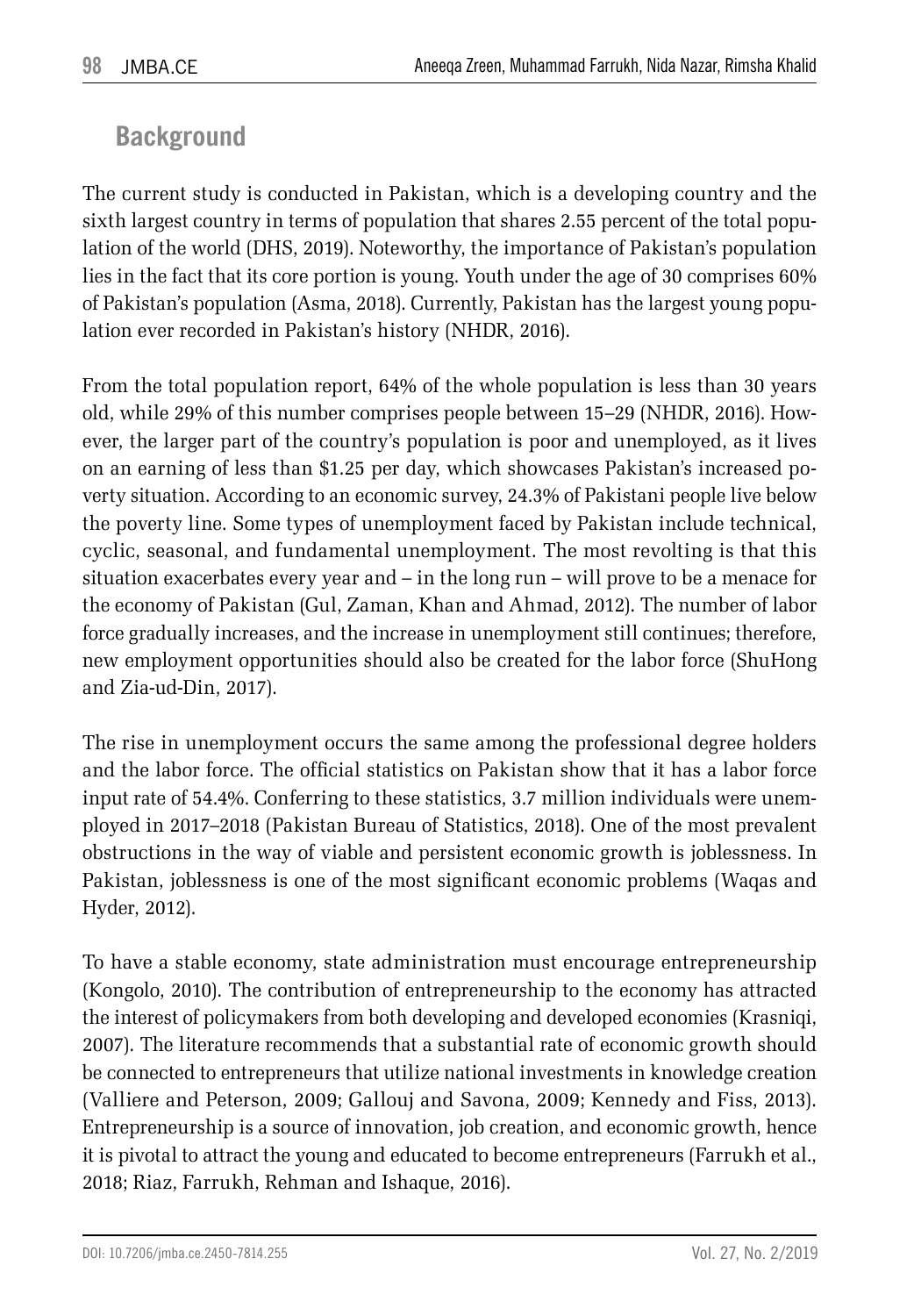In the entrepreneurship domain, a crucial attribute that needs to be entrenched in every new start-up is entrepreneurial intention (Farrukh et al., 2018; Wach, Wojciechowski, 2016). Entrepreneurial intention involves an attitudinal onus of individuals to initiate a fresh business start-up (Krueger and Carsrud, 1993). Entrepreneurship is even more relevant when the supply of jobs in the labor market shrinks. Knowledge about entrepreneurship will be very useful when fresh graduates cannot find their ideal jobs or retrench when the economy slows down, forcing some fresh graduates to turn to entrepreneurship (Looi et al., 2015).

Moreover, Gorman, Hanlon and King (1997) claim that student predisposition toward entrepreneurship is an imperative framework for the formation of a new business (Sieger, Fueglistaller and Zellweger, 2014). The attitude, behavior, and entrepreneurial indulgence of students can foster the intention and desire to initiate new business endeavors in the future (Indarti, Rostiani and Nastiti, 2016). Students educated at college are in the offing to be successful entrepreneur initiators (Nastiti, Indarti and Rostiani, 2010). Therefore, entrepreneurial intention among students is a dynamic and vibrant area that needs to be further explored to grasp and appreciate the technique for instituting new businesses.

The inclination toward entrepreneurial behavior may be influenced by some aspects, such as internship (Yi, 2018) and business incubators (Giordano Martínez et al., 2018). In expressions of the internship programs, certain academicians have pointed out that the recompenses provided by this program are beneficial to all parties (Gault, Redington and Schlager, 2000). Furthermore, internship programs play an evocatively imminent role in boosting the connection between classrooms and the professional world (Gault et al., 2000). Hite and Bellizzi (1986) point out that internship programs provide an opportunity to students to work with professional which might help students to explore and crystalize job interest and abilities.

Another education program recognized by several higher education institutions for fostering entrepreneurship is the business incubation program (Giordano Martínez et al., 2018). The existence of a business incubator at a higher education institution is highly necessary to support and assist civitas academic – primarily students who have a business – to be able to improve and develop their business. Besides, business incubators also serve to motivate potential new entrepreneurs and transform their business ideas into real businesses (Giordano Martínez et al., 2018).

Thus, the development of entrepreneurial intention among students appears to be a mutual task between students and education institute. Internship programs and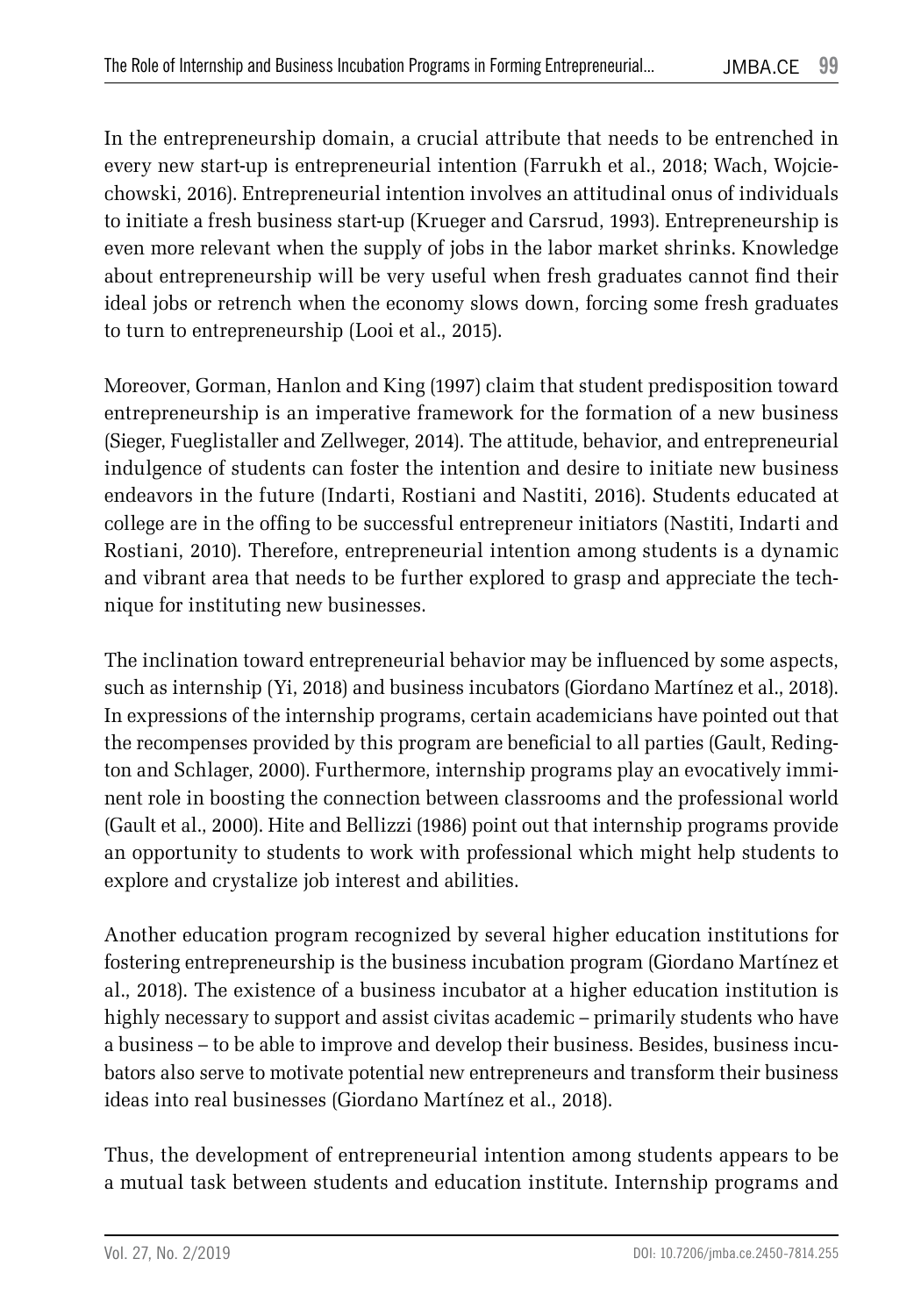business incubators may well create a compound collective impact on the students' frame of mind and emotions, which will strengthen their entrepreneurial intent. Therefore, it is imperative to empirically investigate the relationship among internship, business incubator programs, and entrepreneurial intentions.

The below section of this paper discusses hypotheses development, then a research methods section follows that provides detailed information on sampling, measurement, and analysis procedures, only to end with a description of data analysis and results. The paper concludes with a discussion of the academic and practical implications of the study.

## **Hypothesis Development**

## **Entrepreneurial Internship Program and Entrepreneurial Intention**

Today, internship programs develop a focal trait of the educational curriculum in preparing university students for an entrepreneurial vocation (Grobelna and Dolot, 2018; Keat, Selvarajah and Meyer, 2011; Raymond, McNabb and Matthaei, 1993). The entrepreneurial intention of university students with working experience is higher than the ones lacking experience. By attaining experience in the entrepreneurial world, students become more persuaded and better equipped to pact with entrepreneurship, since they are already conversant with the business environment (Yi, 2018). As mentioned by Kolvereid and Moen (1997), university graduates who chose entrepreneurship courses exhibit greater inclination toward becoming entrepreneurs compared to those who did not. Moreover, Frazier and Niehm (2006) revealed that students' major in university, an entrepreneur in the family and internship experience, influence entrepreneurial intention. In other words, graduates who completed their internship are more likely to choose an entrepreneurial career compared to those who did not complete or join any internship programs. These findings emphasize the importance of curriculum development by universities to implement business training across all university courses and disciplines. Correspondingly, these findings are in line with Frazier and Niehm (2006) who described that prior work experience in business influences the attitude toward entrepreneurship. The current study also indicates that the perceived desirability and feasibility of new venture creation increase in result of entrepreneurship education. Similarly, prior work experience in a family business also positively affects the perceived feasibility and desirability of new ventures.

Neill and Mulholland (2003) identify that internship engagement and work experience programs are vital as they prepare students to engage in real-world business trials and augment their entrepreneurial intention. Work-based learning in the form of intern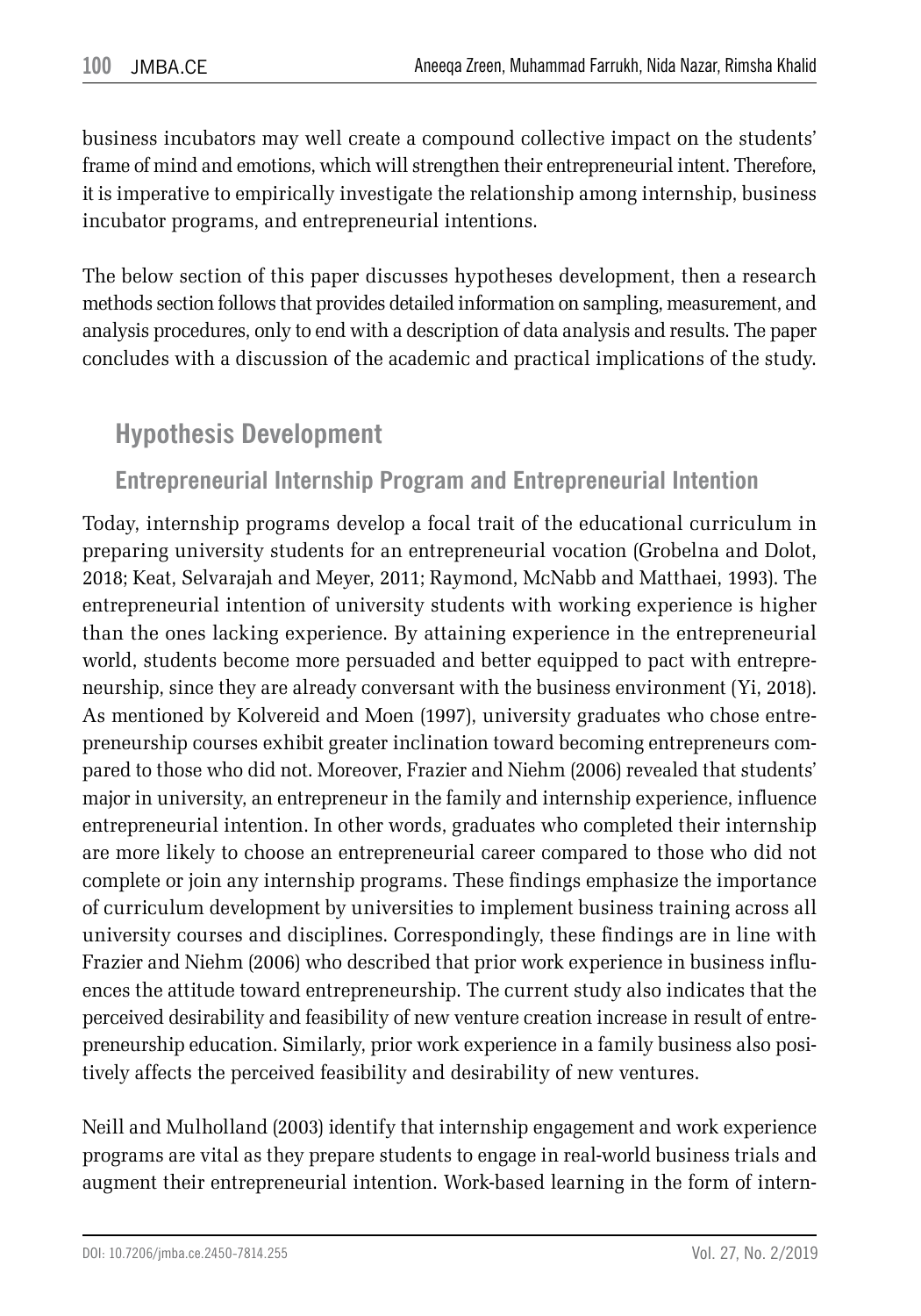ships is increasingly important for business schools as they compete for excellent students and simultaneously seek to establish strong relationships with leading companies (Gerken et al., 2015).

Launching multiple programs of entrepreneurship offers several paybacks not only for the universities but also for students (Dilts and Fowler, 1999; Hiltebeitel et al., 2000). As stated by Hiltebeitel et al. (2000), students who partook in entrepreneurial internship programs are disposed to demonstrate higher job satisfaction than those who have no experience in an internship program.

Strong internship experience of students engenders high self-efficacy and entrepreneurial learning effect (Kumar, 2012; Wilson et al., 2007; Yemini and Haddad, 2010). The socialization of entrepreneurial behaviors and feedback from work-integrated learning results in higher entrepreneurial intention. Entrepreneurial intention is positively related to students' internship norms and attitude. As derived from socialization theory, internship experiences significantly influence the formation of entrepreneurial intention (Kumar, 2012).

A recent study by (Yi, 2018) has shown that the higher the value of entrepreneurial internships, the greater the intention toward entrepreneurship. Therefore, universities must embolden their students to gain entrepreneurial experience in advance to being offered a qualification in entrepreneurship

The above literature illustrates that entrepreneurial internship programs have a direct influence on entrepreneurial intention among students. However, how far these skills have fortified students has not been satisfactorily investigated especially in Pakistani context.

The above discussion motivates us to postulate that,

H1: Entrepreneurial internship is positively related to entrepreneurial intention among business students in Pakistan.

### **Business Incubation Program and Entrepreneurial Intention**

According to (Nelson and Monsen, 2014), only the classroom teaching is not enough for technology commercialization and successful university entrepreneurship, but a close linkage between business, science, and technology and the other parties is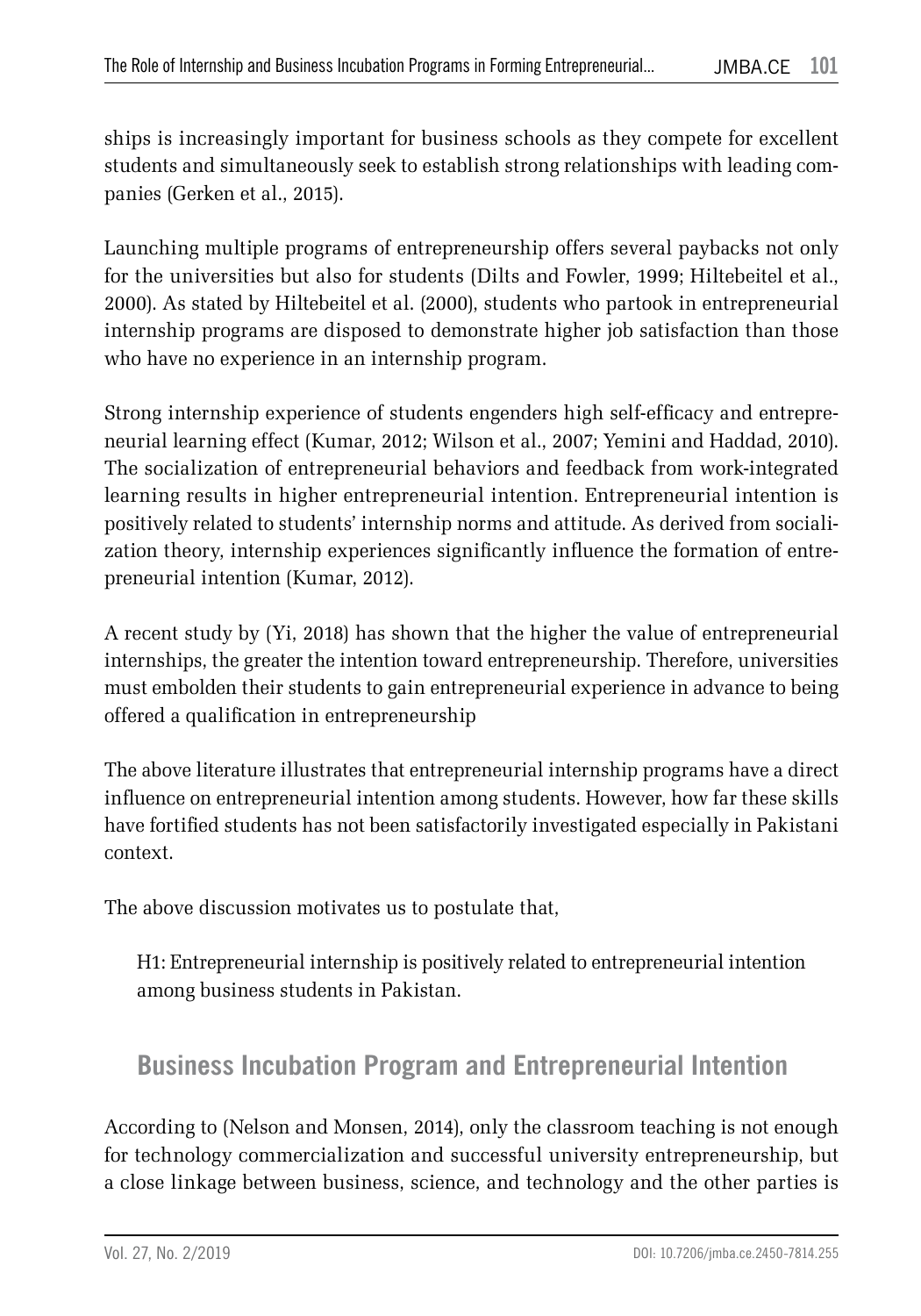necessary to understand the whole university entrepreneurial network. As per (Martínez et al., 2018) the business incubators (BI) provide a real platform to the young entrepreneurs from where they start their journey toward new venture creation, and further, it contributes to their firm's survival and growth. Beside the entrepreneurship education, business incubation centers perform a vital role in an entrepreneurial culture and the advancement of entrepreneurship in a nation (Martínez et al., 2018; Pauwels et al., 2016). Incubators ordinarily try to give a fostering setting (Boukamcha, 2015) and a protected atmosphere (Allen and Rahman,1985) by effectively guaranteeing that start-up firms get assets, support, and backing (Vanderstraeten and Matthyssens, 2012).

Business incubators are the organizations that create supportive environment, conducive to the development of new ventures. BIs provide support throughout the business creation process (Albort-Morant and Oghazi, 2016; Mas-Verdú et al., 2015).

As a result, incubators can contribute to economic growth by boosting innovation and strengthening new entrepreneurial projects (Barbero et al., 2014).

Currently, many initiatives are underway to create university-affiliated innovation centers or business incubators aimed to help aspiring students to become entrepreneurs. It is yet to be seen whether these programs enable universities to function more effectively in promoting entrepreneurial intention among their graduates. Otuya et al., (2013) specified that the students who have exposure to entrepreneurship courses, comprising business development centers, have greater intents toward entrepreneurship than their equivalents who have no intention to attend entrepreneurship courses. Saeed, Yousafzai, and Engelen (2014) illustrated that there are three components of a university's support for entrepreneurship i.e., educational support, concept development support, and business development support. Together with institutional support, all three components help to shape the students' entrepreneurial self-efficacy, and in turn, the entrepreneurial intention to start new ventures.

The literature above in association with the varied models shows that the facilities and the business incubation services offered by the universities may have an influence on the students' intention to become entrepreneurs. These incubation programs act as facilitators in the provision of infrastructure, networking, financial assistance, and opportunities. It is in this context that these incubation programs may develop an interest in the young graduates to become entrepreneurs. As such, this study proposes the second hypothesis of the research, which is mentioned below: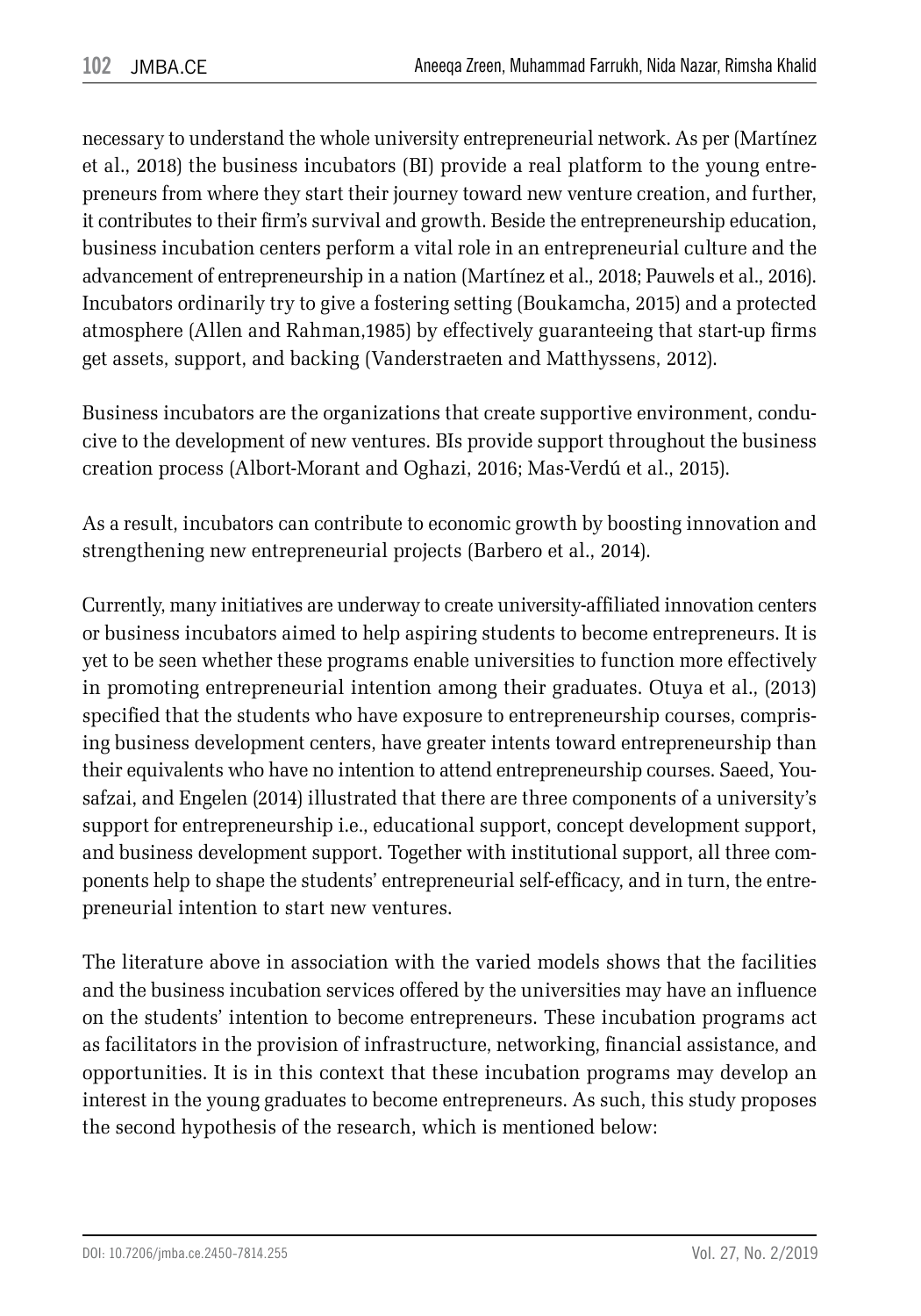H2: Business incubation programs are positively related to entrepreneurial intention among business students in Pakistan.

### **Method and Measures**

The current study adopted a quantitative approach and collected data with the help of astructured questionnaire Table 1 shows the source of the questionnaire items.

#### **Table 1.** Sources of Questionnaire Items

| Variable                           | Source                 |
|------------------------------------|------------------------|
| Entrepreneurial Internship Program | Waryszak, 1999         |
| <b>Business Incubation Centers</b> | Struwig and Meru, 2011 |
| <b>Entrepreneurial Intentions</b>  | Liñán and Chen, 2009   |

Source: Developed for this Research.

This study is part of a research project focused on the entrepreneurial intention of Pakistani students. The data were collected from students who study in the six public sector universities located in Islamabad, Pakistan. We formally requested lecturers to approve the study and, after their approval, distributed the structured questionnaires among students. The data collection phase procured 979 usable questionnaires.

We used PLS SEM with the help of SmartPLS to test the hypotheses. This method was used extensively in previous studies (Farrukh et al., 2017; 2019; 2016). In terms of analysis, PLS-SEM is a two-step process. The first step evaluates the measurement model for reliability and validity of the constructs: it calculates the discriminant validity, convergent validity (AVE) and composite reliability (CR). The threshold values for CR and AVE are .70 and .50 respectively. To measure discriminant validity, we used Fornell and Larcker Criteria (Table 2). The results of the measurement model evaluations appear in Table 3. The next step performs the evaluation of the structural model: it checks the coefficient of determination (r squared) and the significance of path coefficients.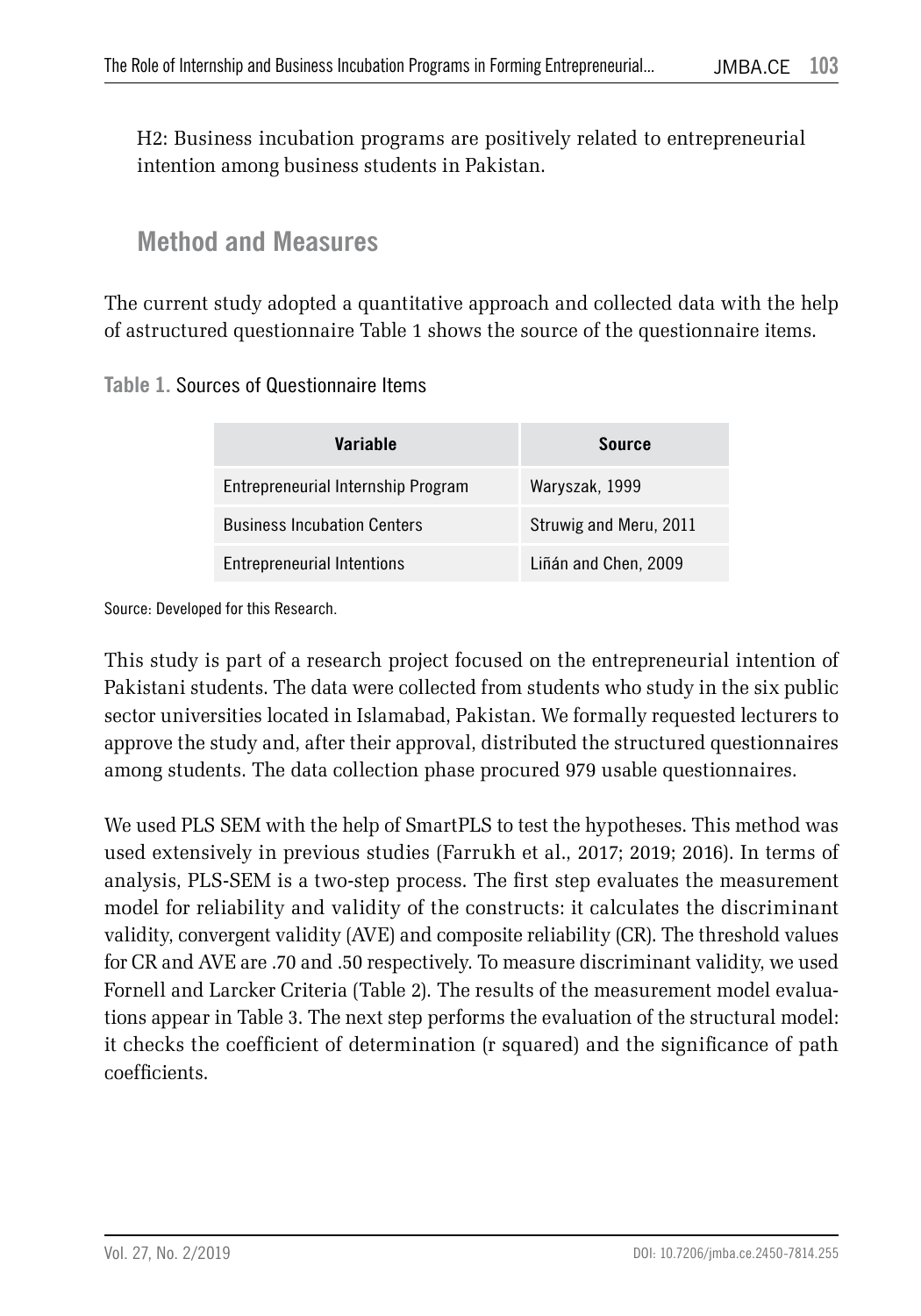#### **Table 2.** Measurement Model Validity and Reliability

| Latent variable            | <b>Factor Loading</b> | <b>Composite Reliability</b> | <b>AVE</b> |
|----------------------------|-----------------------|------------------------------|------------|
| Entrepreneurial intention  |                       | 0.84                         | 0.62       |
| E11                        | .901                  |                              |            |
| EI2                        | .941                  |                              |            |
| E3                         | .915                  |                              |            |
| E14                        | .954                  |                              |            |
| EI <sub>5</sub>            | .898                  |                              |            |
| Internship Program         |                       | 0.82                         | 0.55       |
| IP1                        | .931                  |                              |            |
| IP <sub>2</sub>            | .934                  |                              |            |
| IP3                        | .932                  |                              |            |
| IP <sub>5</sub>            | .885                  |                              |            |
| IP <sub>6</sub>            | .862                  |                              |            |
| IP4                        | .920                  |                              |            |
| IP7                        | .628                  |                              |            |
| <b>Business Incubators</b> |                       | 0.88                         | 0.60       |
| BI1                        | .913                  |                              |            |
| BI <sub>2</sub>            | .961                  |                              |            |
| BI <sub>3</sub>            | .956                  |                              |            |
| BI4                        | .911                  |                              |            |
| BI <sub>5</sub>            | .876                  |                              |            |

Source: Developed for this Research.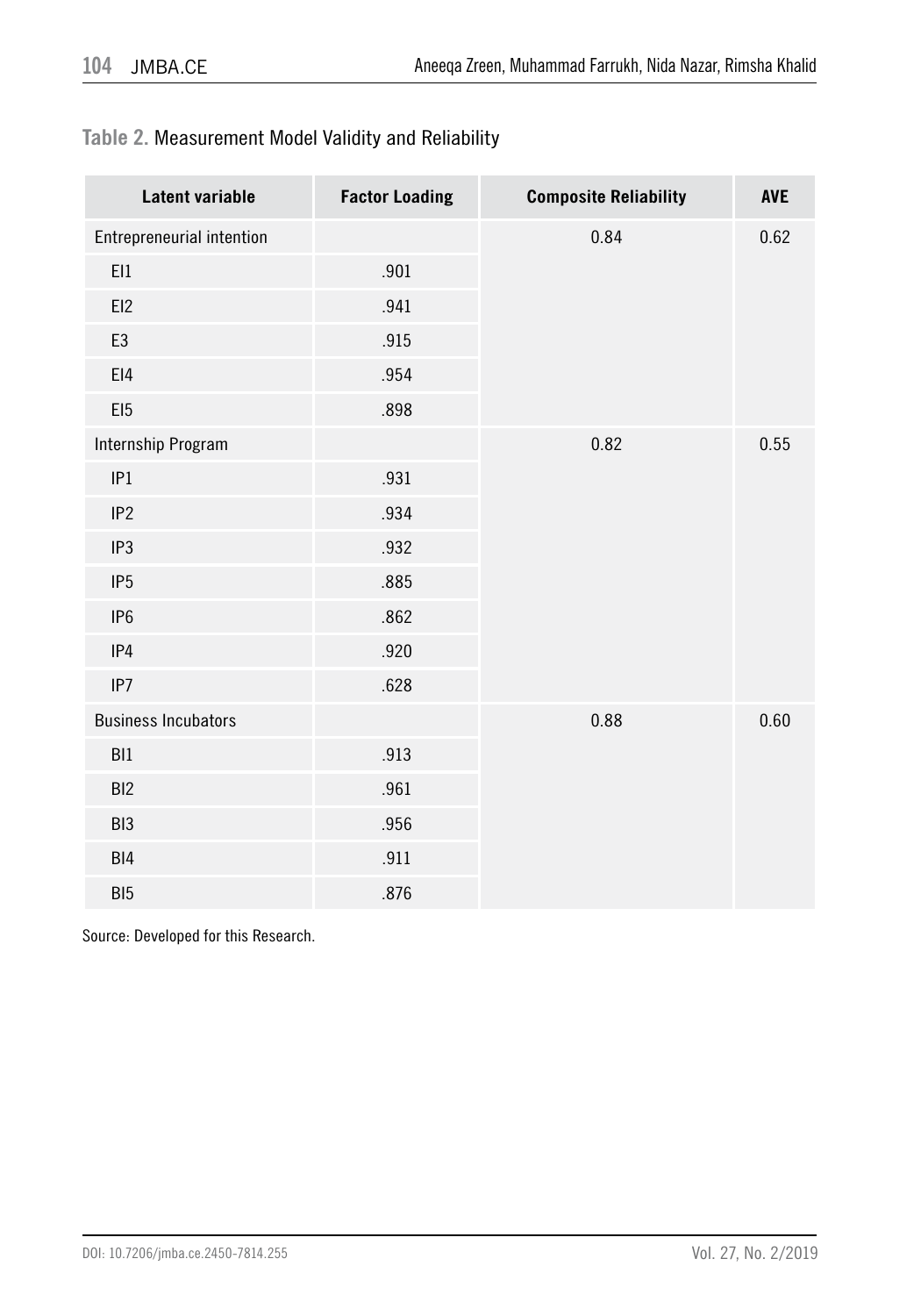

#### **Figure 1.** Measurement Model Results Generated by PLS SEM

Source: Developed for this Research.

### **Discriminant Validity**

We measured discriminant validity (DV) with the help of Fornell Larcker Criteria. According to Fornell Larcker, the square root of AVE is compared with correlation among the constructs, as presented in Table 3. Moreover, the general rules by Fornell and Larcker (1981) suggest that the AVE's square root should not surpass the correlations on the latent constructs.

#### **Table 3.** Fornell Larcker Criteria for Discriminant Validity

| Variable                     |      |      |      |
|------------------------------|------|------|------|
| 1. Entrepreneurial intention | 0.78 |      |      |
| 2. Internship Program        | 0.43 | 0.74 |      |
| 3. Business Incubators       | 0.33 | 0.18 | 0.77 |

Correlations and square roots of AVE estimates in bold on the diagonal for all variables. Source: Developed for this Research.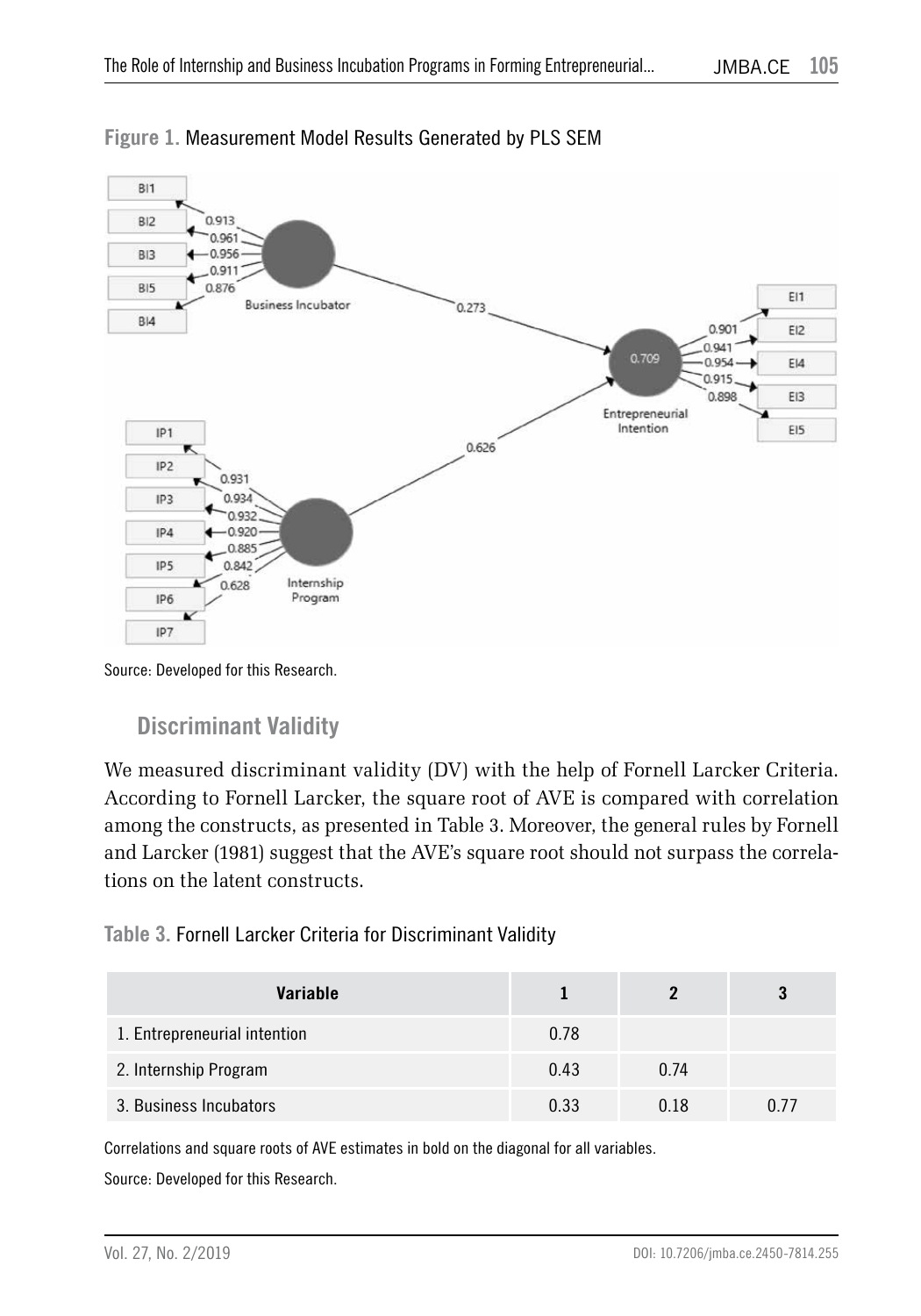As indicated in Table 3, we compare the correlations on latent constructs with the square root of the average variances extracted (Chin, 1998). The table also indicates that each square root of the average variances extracted surpasses the correlation on the latent constructs. Hence, this suggests that adequate discriminant validity has been achieved.

## **Assessment of the Structural Model Significance**

After establishing the reliability and validity of the measurement model, we evaluated the structural model. The current study used a method known as bootstrap resampling, based on 5,000 resamples, for assessing the significance of path coefficients (Hair Jr et al., 2014). We used  $R^2$  to measure the model's predictive accuracy (Ang et al., 2015), but also to represent the percentage of the variance on dependent variables, explained by the independent variables from the model. The  $R^2$  for this study is .709, which means 70.9% of variance in entrepreneurial intentions is caused by internship and business incubator programs. Figure 2 and Table 4 shows the results of bootstrapping along with the decisions implemented on each hypothesis.



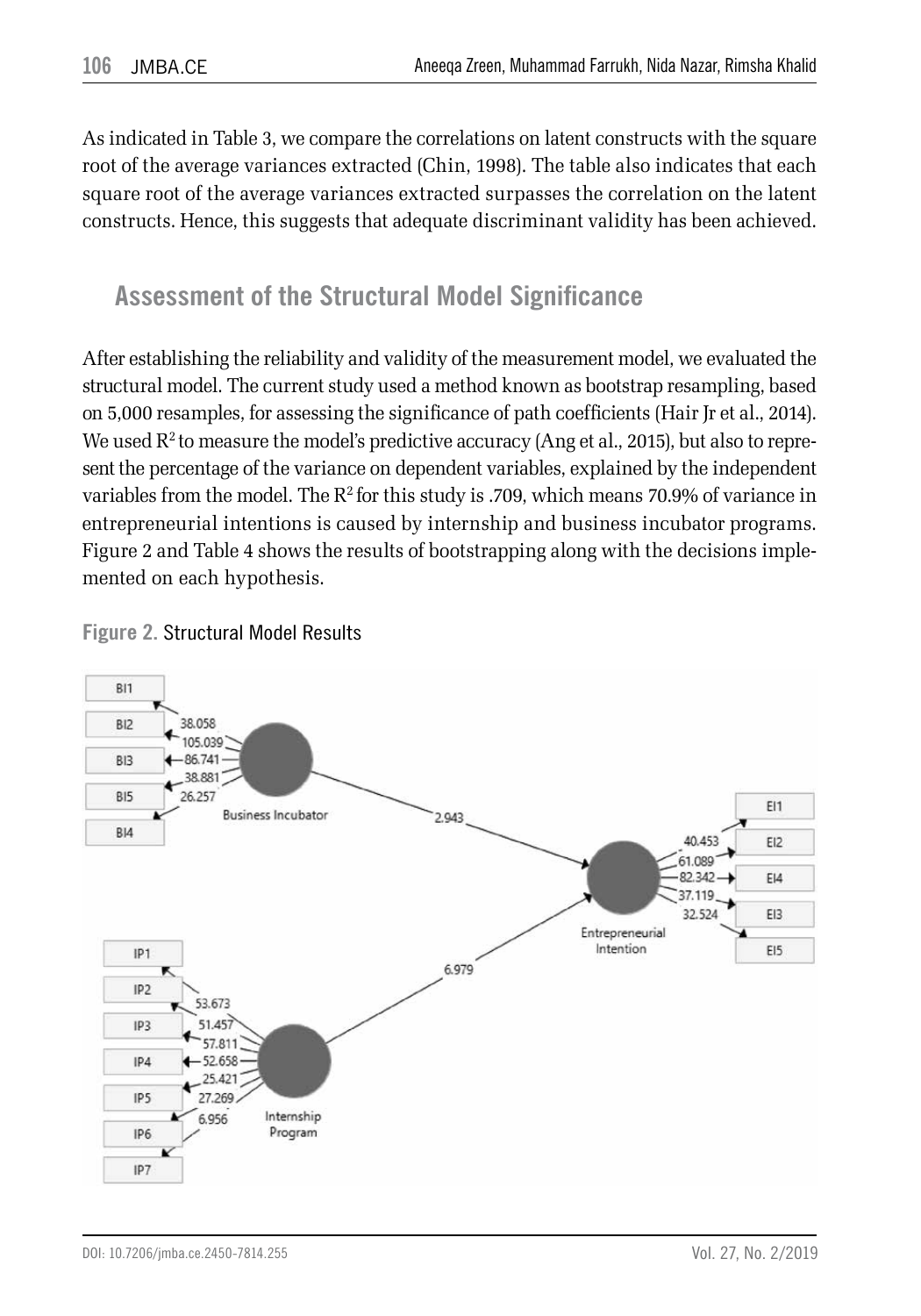| Path                | <b>Path coefficient</b> | <b>T</b> Statistics | <b>Decision</b> |
|---------------------|-------------------------|---------------------|-----------------|
| $IP \rightarrow El$ | 0.626                   | 6.979               | Supported       |
| $BI \rightarrow EI$ | 0.273                   | 2.943               | Supported       |

#### **Table 4.** Results of Hypothesis Testing with Bootstrapping

Source: Developed for this Research.

### **Discussion**

The current study postulated that an entrepreneurial internship program is positively associated with entrepreneurial intention among business students in Pakistan. The empirical evidence from this study found the relationship between entrepreneurial internship program and entrepreneurial intention to be positive and significant.

These results are in line with some past studies (Fang, Chang, Ou and Chou, 2014; Kumar, 2012). These findings indicate that the more favorable the students' attitude is to participate in the entrepreneurial internship program, the better they will feel about their intention to start a business. Kolvereid and Moen (1997) supported this finding by affirming that university students who select entrepreneurship courses have a better tendency to become entrepreneurs. By obtaining experience in the entrepreneurial world, the students will be more inclined and ready to deal with entrepreneurship since they are already familiar with the business atmosphere (Cooper, Bottomley and Gordon, 2004). In addition to that (Frazier and Niehm, 2006) reinforced this finding when they quantified that students' major in university, family support of entrepreneurship and internship experience influence entrepreneurial intention. Internship plays a crucial part in filling the gap between career expectations developed in the classroom and the employment reality in the real world (Gault et al., 2000).

Based on the above discussion, it can be established that the entrepreneurial internship program is fundamental in fostering entrepreneurial intentions among students. Students who have done an internship are prospective to look constructively to entrepreneurship as a career choice than those who have not completed an internship.

The role played by the entrepreneurial internship program to inspire students to become entrepreneurs cannot be unheeded, particularly in the Pakistani context. Therefore, the presence of an entrepreneurial internship program must be promoted extensively to all students for them to better appreciate the welfares and purposes of this program.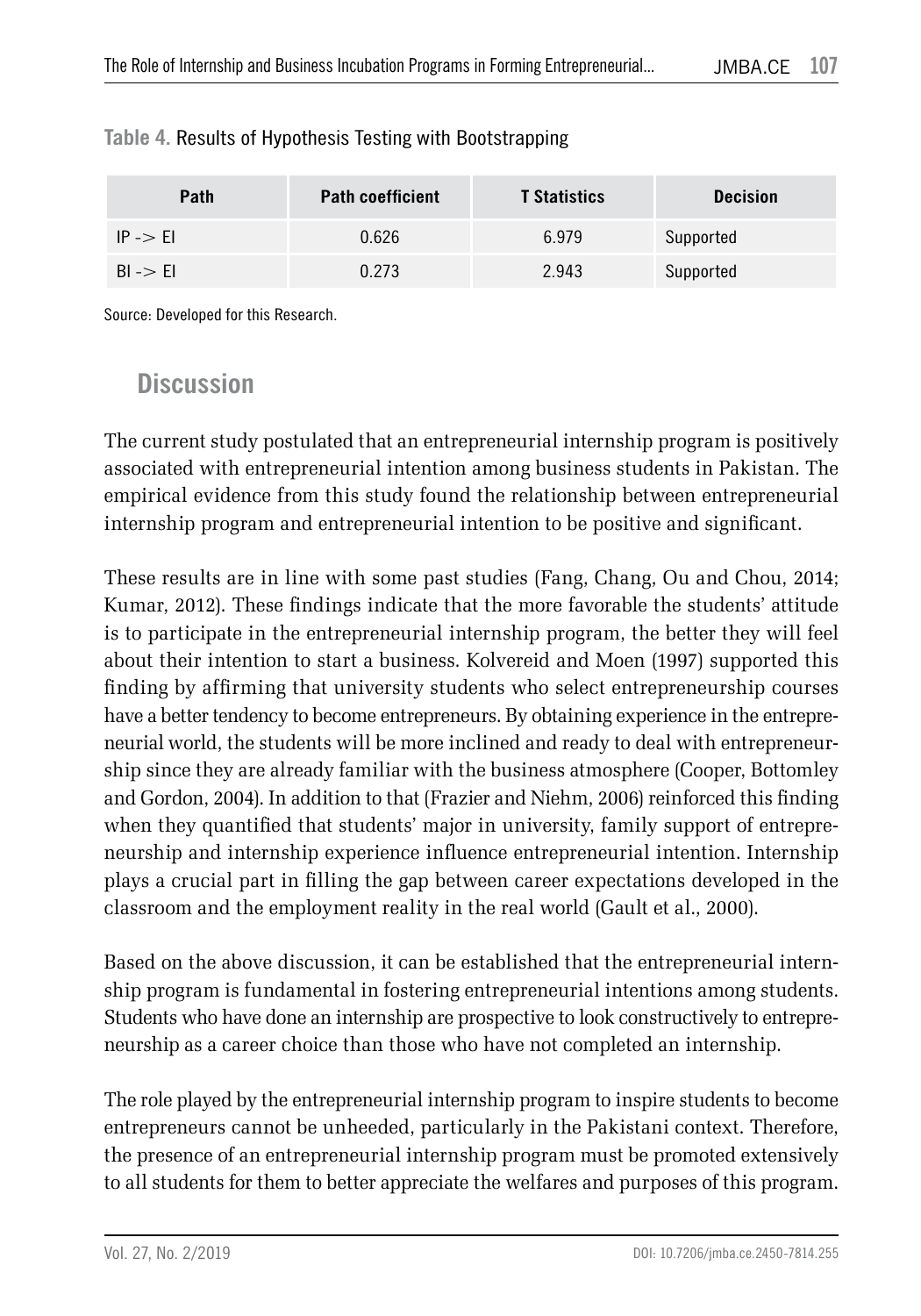This is because the students who enroll in the university and register into an entrepreneurial internship program do not have adequate information about how to become entrepreneurs. If a student does not have a family involved in business, it will be challenging for them to acquire business perspicacity. This internship program is the only way with which they can improve their entrepreneurial self-efficacy, entrepreneurial orientation and intention to become an entrepreneur. Therefore, the university should encourage their students to take the entrepreneurial internship program prior to being offered a qualification in entrepreneurship.

The second hypothesis of the study predicts that business incubation (BI) programs are positively related to the entrepreneurial intention of students and finds BI to have a positive significant relationship on the latter. This finding agrees with some past studies, namely Martínez et al. (2018) and Guerrero et al. (2017).

The primary role of BI is to support aspiring entrepreneurs by providing them with technical know-how, easily available starting capital, infrastructure, and expertise. The ability and creativity of the incubatee can be utilized by the incubator to promote the new enterprise, which benefits both parties (Kalimuthu, 2016). Numerous studies clearly show that BI programs significantly influence entrepreneurial intention, which indicates that the more favorable the students' attitude to participate in BI programs, the stronger their intention to start a business (Jansen et al.; 2015; Krabel et al., 2012). This variable acts as one of the major components to explain the experiential learning theory developed by Kolb (1984). Experiential learning theory emphasizes mentorship as the best assistance for students to obtain better experience in the field of entrepreneurship.

In such conditions, incubator staff needs to be well equipped and ready to train students to become real entrepreneurs once they graduate from universities by conducting regular workshops and trainings in entrepreneurship. These workshops should be conducted with students before their participation in entrepreneurship activities. After receiving directions, students may implement their skills in the real entrepreneurship world.

## **Implications of the Study**

The study holds several implications: theoretical, managerial for universities, managerial for the general public, and managerial for governments.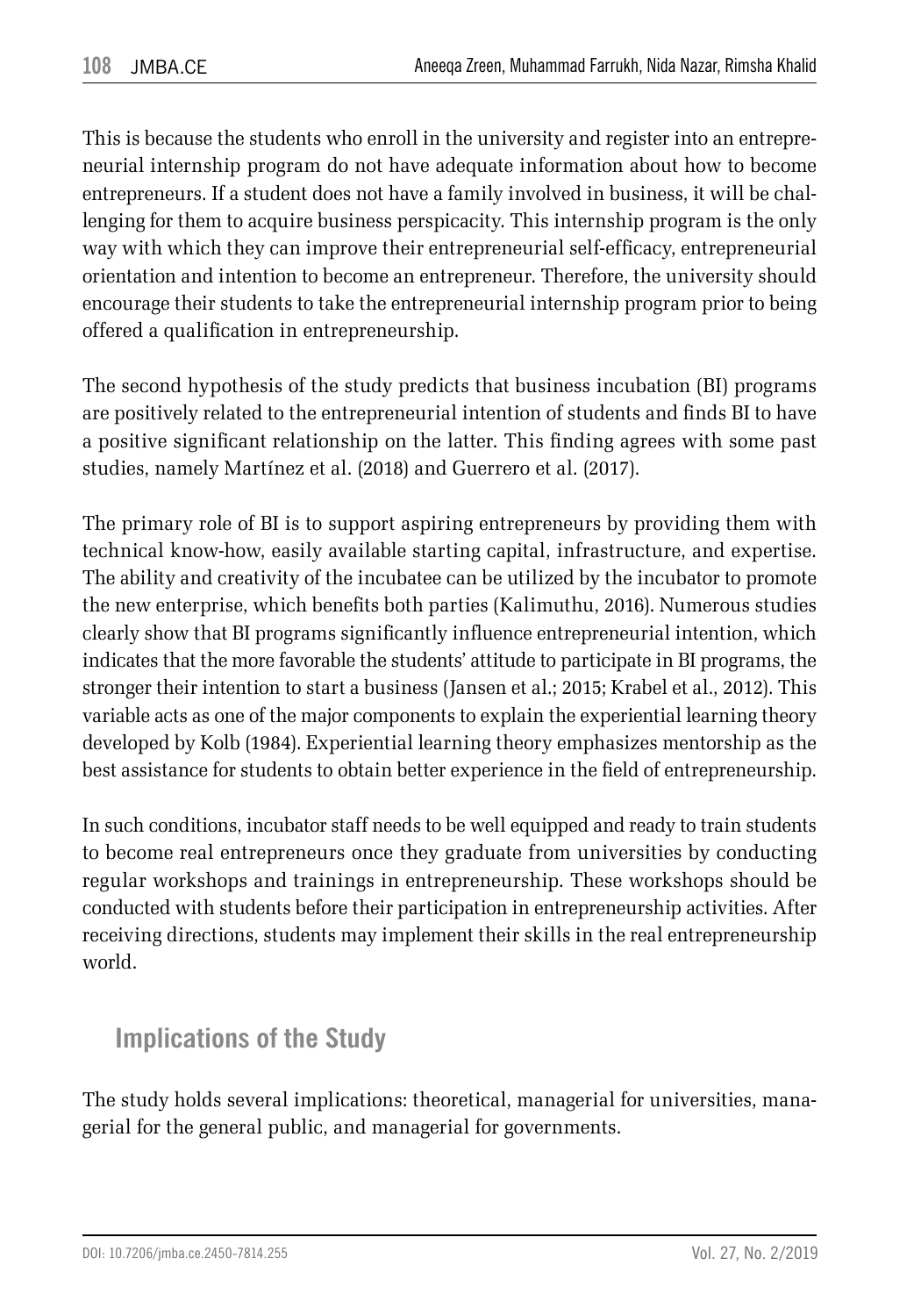### **Theoretical implication**

This study empirically tests the direct effect of entrepreneurial internship (EI) and BI programs on student entrepreneurial intention. First, the interpretation of EI and its association in the setting of business learning institutions in Pakistan can be highlighted by the entrepreneurial intention predictor model. The outcomes generally agree with the assumptions of the literature review. Furthermore, the experimental learning theory gains support from the EI and BI programs, as these factors may show how to gain experience during entrepreneurship programs and, thus, improve one's courage to venture into business. Hence, EI and BI programs seem to support experiential learning theory. The results can help to develop the entrepreneurial intention of business students in Pakistan.

## **Practical Implications for Governments and Universities**

The idea of teaching entrepreneurial education in the universities of Pakistan is new. That is the reason the greater part of the Pakistani universities are incapable to deliver students with adequate entrepreneurial awareness and skills. In addition, most of the educators in Pakistani universities concentrate more towards theories and contents of entrepreneurship as opposed to motivating students to approach some creative and innovative business plan. As indicated by Chang (2006), entrepreneurship teachers should teach pragmatic entrepreneurship instead of content teaching. Such teaching will not just vary from old fashioned methodologies but also motivate students to begin their entrepreneurial profession.

In an endeavor by the government to promote entrepreneurship by improving risk-taking ability, encouraging creativity and forward-looking, the study of this nature is important since it provides clear perceptions relating to entrepreneurship. It also shows how the mentioned factors can build up the lack of knowledge about entrepreneurship by business students. This may promote the emergence of more entrepreneurs from higher education institutions.

Innovation is very precisely related to business; once the number of entrepreneurs increases, it will increase the level of innovation. Innovation can improve the level of productivity and will reduce the unemployment rate.

This finding may also help the government in educating citizens to create jobs for themselves rather than looking for employment elsewhere. Governments should be confident in developing education policy that encourages students to be creative and innovative since the current curriculum of universities does not encourage the same.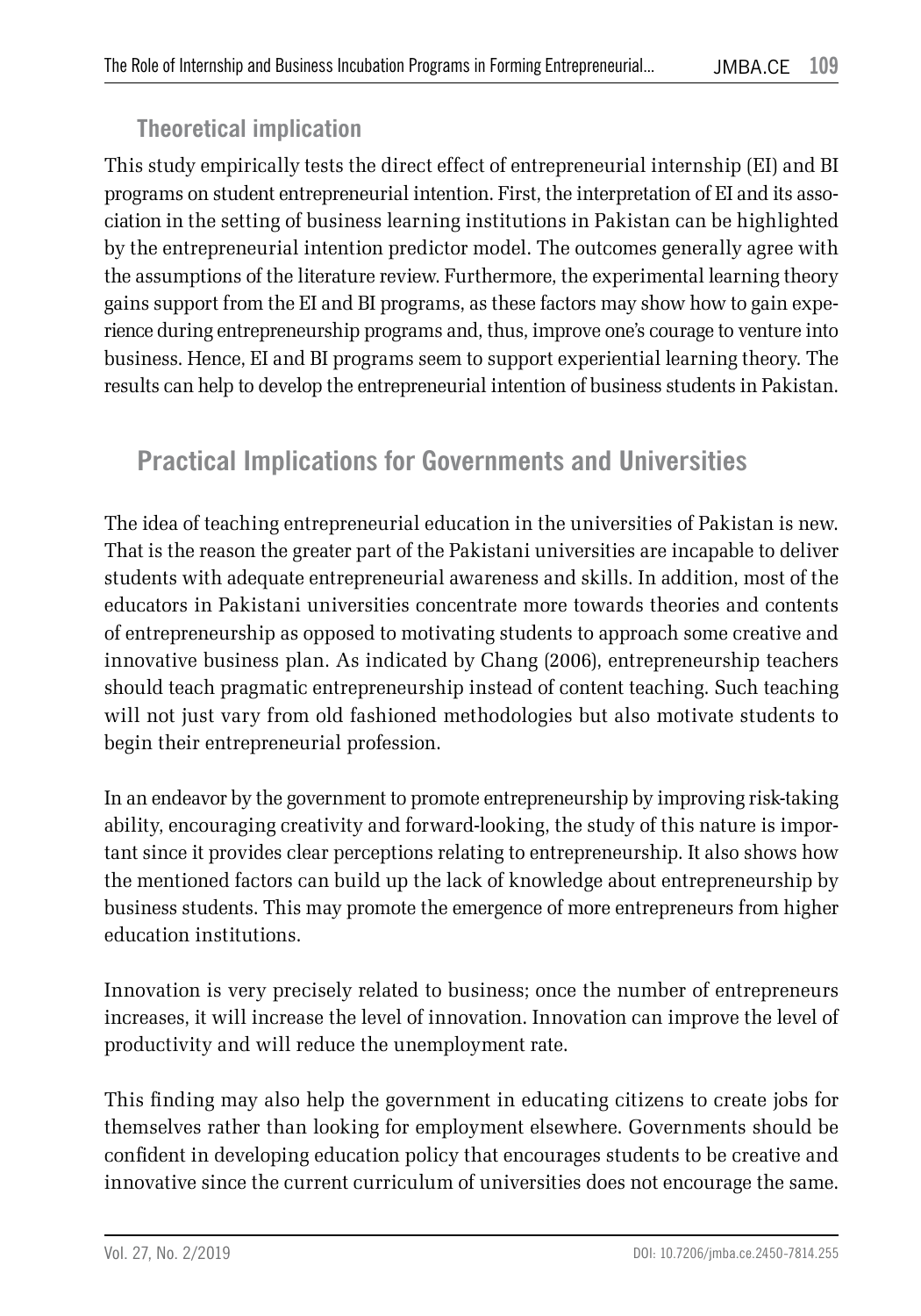This can be addressed by establishing internship and business incubation programs at universities. This policy may encourage the business community to be more productive and innovative because this program truly can connect the student with the industrial world.

Therefore, this study finds that government-university cooperation may improve the field of innovation and entrepreneurship. Moreover, this study presents a paramount opinion for policy designers that supports the creation of mechanism concerning the roles of Pakistani higher education institutions, as the government may promote innovations and entrepreneurship to improve the economy of Pakistan.

The universities in Pakistan should develop some diverse and coherent entrepreneurship programs to educate their students and faculty to nurture entrepreneurship and innovation. These programs may serve as an effective complementary tool to leverage their educational assets to create economic value in Pakistani society.

### **Limitations**

This research is subject to few limitations that restrict the generalizability of its findings. The first limitation is related to sample selection. The data were collected from a limited number of students who study in the six higher education institutions in Pakistan. Therefore, we suggest future studies should select a larger sample size from different geographical areas of the country. Second, the study investigates the direct effect of internship programs and business incubators, while neglecting the effect of some factors, such as the availability of finance, social support, and personality traits. Hence, we strongly recommend that future studies incorporate some other variables as well. Third, the study was based on a cross-sectional survey, which does not provide a precise cause and effect relationship. Thus, future studies should base on longitudinal data. Fourth, as this study made use of the non-probability sampling method, future research should use probability sampling on business students, such as stratified or cluster sampling. This will be essential in supporting the generalization of the results obtained in the current study. Finally, with the increase of the role of women in entrepreneurship, future research should also focus on gender differences that exist among entrepreneurs, especially the ways in which men and women are similar to or different from each other when starting small firms.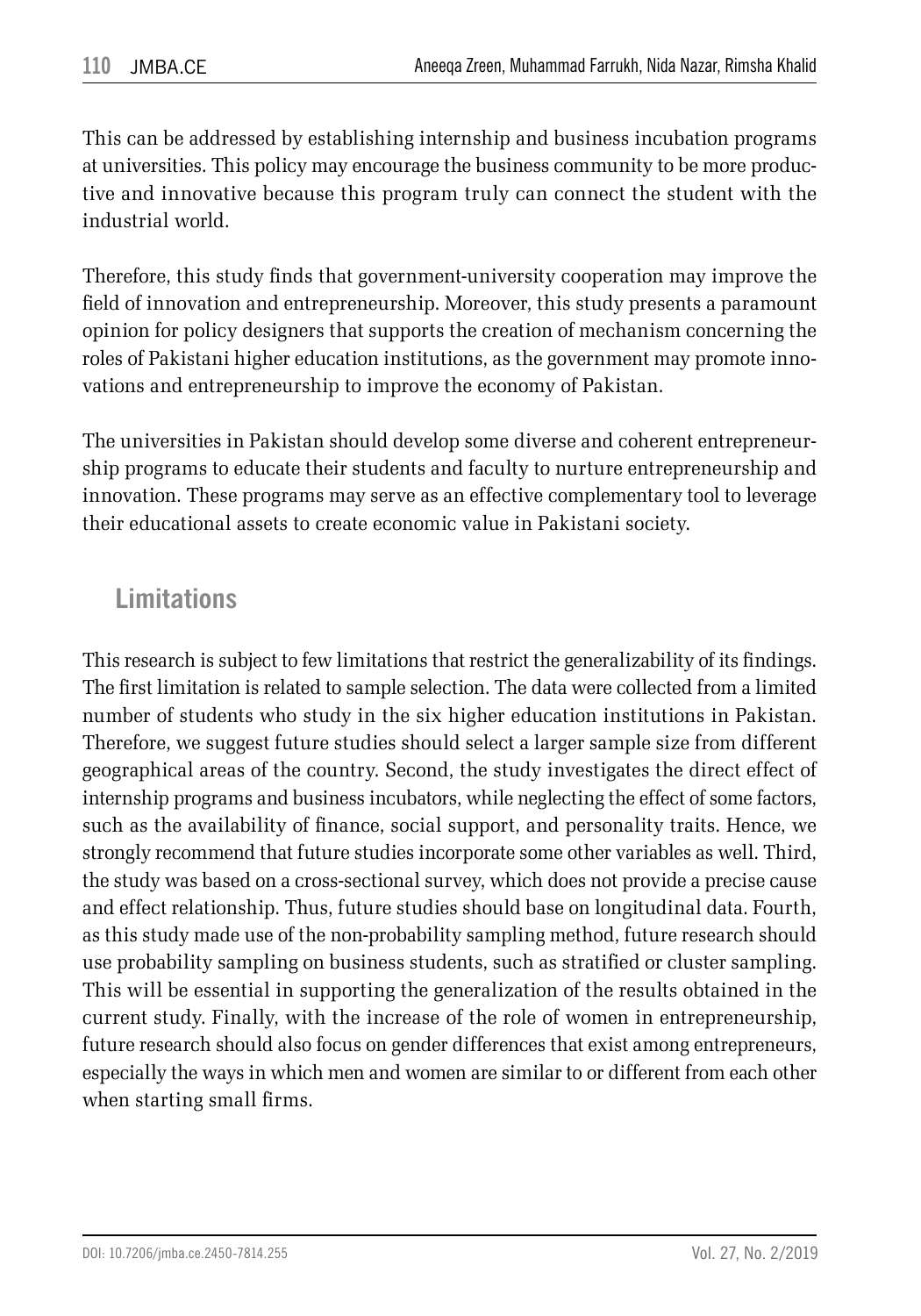#### **References**

- Albort-Morant, G. and Oghazi, P. (2016). How useful are incubators for new entrepreneurs? *Journal of Business Research*, *69*(6), 2125–2129.
- Asma, K. (2018). Pakistan currently has largest percentage of young people in its history: report. *Dawn*, https://www.dawn.com/news/1405197
- Barbero, J.L., Casillas, J.C., Wright, M. and Garcia, A.R. (2014). Do different types of incubators produce different types of innovations? *The Journal of Technology Transfer*, *39*(2), 151–168.
- Boukamcha, F. (2015). Impact of training on entrepreneurial intention: an interactive cognitive perspective. *European Business Review*, *27*(6), 593–616, https://doi.org/10.1108/EBR-12-2014-0090
- Chin, W.W. (1998). *Commentary: Issues and opinion on structural equation modeling*. JSTOR.
- Cooper, S., Bottomley, C. and Gordon, J. (2004). Stepping out of the classroom and up the ladder of learning: An experiential learning approach to entrepreneurship education. *Industry and Higher Education*, *18*(1), 11–22.
- DHS (2019). *Pakistan Demographic and Health Survey 2017*–*2018*. *National Institute of Population Studies Islamabad, Pakistan*, https://doi.org/10.2307/1973773
- Dilts, J.C. and Fowler, S.M. (1999). Internships: preparing students for an entrepreneurial career. *Journal of Business and Entrepreneurship*, *11*(1), 51–63.
- Fang, S.-R., Chang, E., Ou, C.-C. and Chou, C.-H. (2014). Internal market orientation, market capabilities and learning orientation. *European Journal of Marketing*, *48*(1/2), 170–192.
- Farrukh, M., Alzubi, Y., Shahzad, I.A., Waheed, A. and Kanwal, N. (2018). Entrepreneurial intentions: The role of personality traits in perspective of theory of planned behaviour. *Asia Pacific Journal of Innovation and Entrepreneurship*, *12*(3), 399–414.
- Farrukh, M., Chong, W.Y., Mansori, S. and Ravan Ramzani, S. (2017). Intrapreneurial behaviour: the role of organizational commitment. *World Journal of Entrepreneurship, Management and Sustainable Development*, *13*(3), 243–256, https://doi.org/10.1108/WJEMSD-03-2017-0016
- Farrukh, M., Lee, J.W.C. and Shahzad, I.A. (2019). Intrapreneurial behavior in higher education institutes of Pakistan: The role of leadership styles and psychological empowerment. *Journal of Applied Research in Higher Education*.
- Farrukh, M., Wei Ying, C. and Abdallah Ahmed, N.O. (2016). Organizational commitment: Does religiosity matter? *Cogent Business and Management*, *3*(1), 1–10, https://doi.org/10.1080/23311975.2016.1239300
- Fornell, C. and Larcker, D.F. (1981). Structural equation models with unobservable variables and measurement error: Algebra and statistics. *Journal of Marketing Research*, 382–388.
- Frazier, B.J. and Niehm, L.S. (2006). Predicting the entrepreneurial intentions of non-business majors: A preliminary investigation. *Proceedings of the USASBE/SBI Conference, Tucson, AZ* (pp. 14–17). Citeseer.
- Gault, J., Redington, J. and Schlager, T. (2000). Undergraduate business internships and career success: Are they related? *Journal of Marketing Education*, *22*(1), 45–53.
- Giordano Martínez, K.R., Fernández-Laviada, A. and Herrero Crespo, Á. (2018). Influence of Business Incubators Performance on Entrepreneurial Intentions and Its Antecedents during the Pre-incubation Stage. *Entrepreneurship Research Journal*, *8*(2), 1–15, https://doi.org/10.1515/erj-2016-0095
- Gorman, G., Hanlon, D. and King, W. (1997). Some research perspectives on entrepreneurship education, enterprise education and education for small business management: a ten-year literature review. *International Small Business Journal*, *15*(3), 56–77.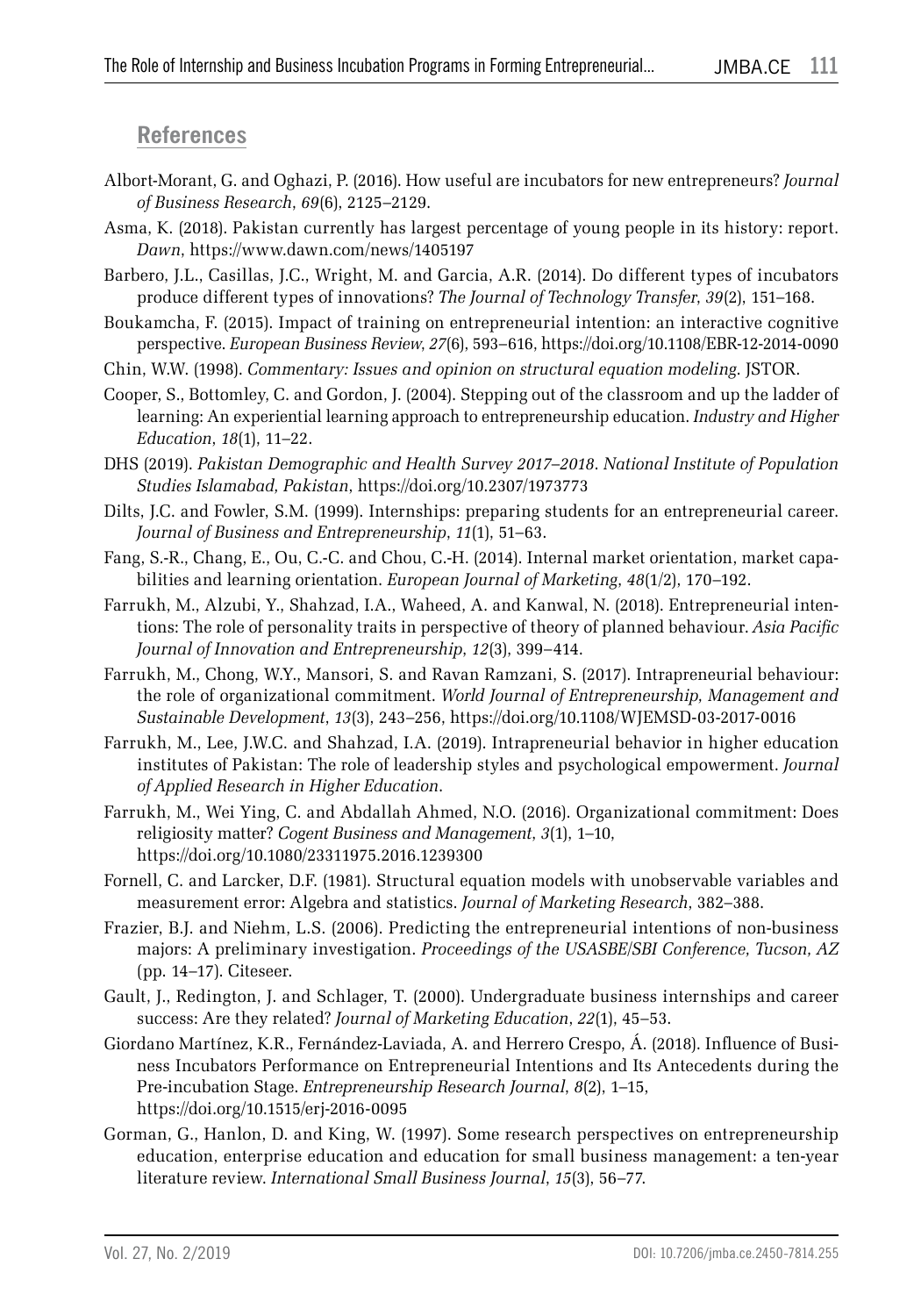- Grobelna, A. and Dolot, A. (2018). The Role of Work Experience in Studying and Career Development in Tourism: A Case Study of Tourism and Hospitality Students from Northern Poland. *Entrepreneurial Business and Economics Review*, *6*(4), 217.
- Guerrero, M., Urbano, D. and Gajón, E. (2017). Higher Education Entrepreneurial Ecosystems: Exploring the Role of Business Incubators in an Emerging Economy. *International Review of Entrepreneurship*, *15*(2).
- Gul, A., Zaman, K., Khan, M. and Ahmad, M. (2012). Measuring unemployment costs on socio economic life of urban Pakistan. *J. Am. Sci*, *8*(5), 703–714.
- Hiltebeitel, K.M., Leauby, B.A. and Larkin, J.M. (2000). Job satisfaction among entry-level accountants. *The CPA Journal*, *70*(5), 76.
- Hite, R. and Bellizzi, J. (1986). Student expectations regarding collegiate internship programs in marketing. *Journal of Marketing Education*, *8*(3), 41–49.
- Indarti, N., Rostiani, R. and Nastiti, T. (2016). Underlying factors of entrepreneurial intentions among Asian students. *The South East Asian Journal of Management*, 143–160.
- Jansen, S., van de Zande, T., Brinkkemper, S., Stam, E. and Varma, V. (2015). How education, stimulation, and incubation encourage student entrepreneurship: Observations from MIT, IIIT, and Utrecht University. *The International Journal of Management Education*, *13*(2), 170–181.
- Kalimuthu, K. (2016). Review paper on business incubation a way for sustainable entrepreneurship development. *International Journal of Business and General Management*, *5*(4), 25–32.
- Keat, O.Y., Selvarajah, C. and Meyer, D. (2011). Inclination towards entrepreneurship among university students: An empirical study of Malaysian university students. *International Journal of Business and Social Science*, *2*(4).
- Kolb, D. (1984). *Experiential Learning.* Englewood Cliffs: Prentice Hall.
- Kolvereid, L. and Moen, Ø. (1997). Entrepreneurship among business graduates: does a major in entrepreneurship make a difference? *Journal of European Industrial Training*, *21*(4), 154–160.
- Kongolo, M. (2010). Job creation versus job shedding and the role of SMEs in economic development. *African Journal of Business Management*, *4*(11), 2288–2295.
- Krabel, S., Siegel, D.S. and Slavtchev, V. (2012). The internationalization of science and its influence on academic entrepreneurship. *The Journal of Technology Transfer*, *37*(2), 192–212.
- Krasniqi, B.A. (2007). Barriers to entrepreneurship and SME growth in transition: the case of Kosova. *Journal of Developmental Entrepreneurship*, *12*(01), 71–94.
- Krueger, N.F. and Carsrud, A.L. (1993). Entrepreneurial intentions: applying the theory of planned behaviour. *Entrepreneurship and Regional Development*, *5*(4), 315–330.
- Krueger, N.F. and Kickul, J. (2006). *So you thought the intentions model was simple?: Navigating the complexities and interactions of cognitive style, culture, gender, social norms, and intensity on the pathways to entrepreneurship.* USASBE conference, Tuscon, AZ.
- Krueger, N., Reilly, M.D. and Carsrud, A.L. (2000). Competing models of entrepreneurial intentions. *Journal of Business Venturing*, *15*(5–6), 411–432, https://doi.org/10.1016/S0883-9026(98)00033-0
- Liñán, F. and Chen, Y. (2009). Development and Cross-Cultural application of a specific instrument to measure entrepreneurial intentions. *Entrepreneurship Theory and Practice*, *33*(3), 593–617.
- Mas-Verdú, F., Ribeiro-Soriano, D. and Roig-Tierno, N. (2015). Firm survival: The role of incubators and business characteristics. *Journal of Business Research*, *68*(4), 793–796.
- Nastiti, T., Indarti, N. and Rostiani, R. (2010). Minat berwirausaha mahasiswa Indonesia dan Cina. *Journal of Management and Business*, *9*(2).
- Neill, N.T. and Mulholland, G.E. (2003). Student placement–structure, skills and e-support. *Education+ Training*, *45*(2), 89–99.